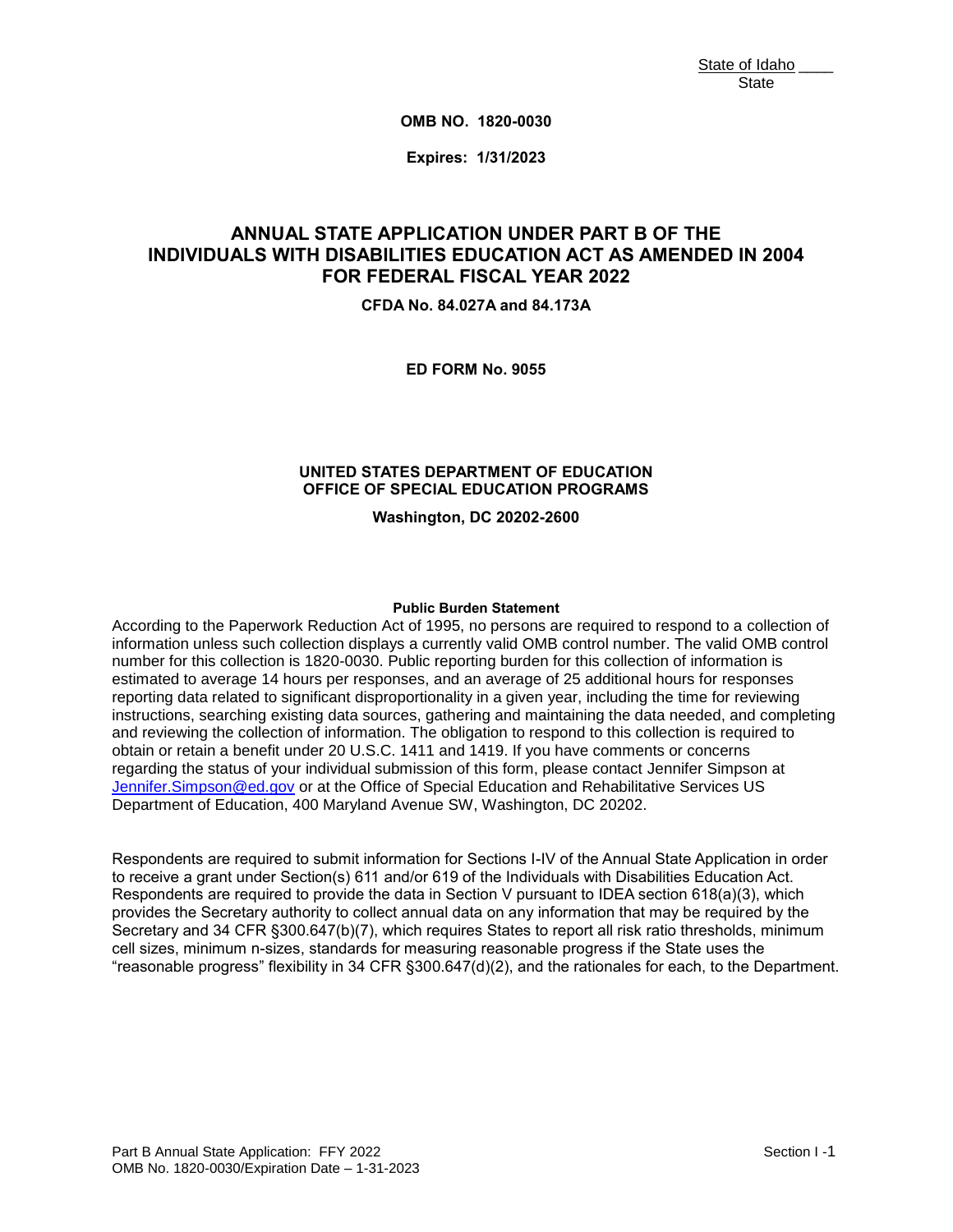# **Section I**

## **A. Submission Statement for Part B of IDEA**

**bmission**<br>select 1 or 2<br>1. The S Please select 1 or 2 below. Check 3 if appropriate.

- Disabilities Education Act and applicable regulations (IDEA). The State is able to meet all  $X = 1$ . The State provides assurances that it has in effect policies and procedures to meet all eligibility requirements of Part B of the Act as found in PL 108-446, the Individuals with assurances found in Section II.A of this Application.
- J period of this grant award the State will operate consistent with all requirements of IDEA in Act and applicable regulations (IDEA). The State is able to m<br>Section II.A of this Application.<br>vide assurances <u>for all</u> eligibility requirements of Part B of the<br>The State has determined that i<u>t is unable</u> to make the a State of Idaho Catalon<br>
State of Idaho Catalon<br>
State State State State<br>
CK 3 if appropriate.<br>
As assurances that it has in effect policies and procedures to meet all<br>
then 6 Pant B of the Act as found in P. 108-446, the 2. The State cannot provide assurances <u>for all</u> eligibility requirements of Part B of the Act as found in PL 108-446. The State has determined that it is unable to make the assurances that are checked as 'No' in Section II.A. However, the State assures that throughout the PL 108-446 and applicable regulations. The State will make such changes to existing policies and procedures as are necessary to bring those policies and procedures into compliance with the requirements of the IDEA, as amended, as soon as possible, and not later than June 30, 2023. The State has included the date by which it expects to complete necessary changes associated with assurances marked 'No'. (Refer to Assurances found in Section II.A.)

#### Optional:

 to the Department. These modifications are: (1) deemed necessary by the State, for example when the State revises applicable State law or regulations; (2) required by the te revises applicable State<br>re is a new interpretation of<br>court; and/or (3) because of<br>ons.<br>**urrent Grant Year<br>pproval for the current gr<br>to Assurances in Section**<br>of documentation of complet<br>letter. \_\_\_\_\_ 3. The State is submitting modifications to State policies and procedures previously submitted Secretary because there is a new interpretation of the Act or regulations by a Federal court or the State's highest court; and/or (3) because of an official finding of noncompliance with Federal law or regulations.

### **B. Conditional Approval for Current Grant Year**

#### **If the State received conditional approval for the current grant year, check the appropriate statement(s) below:**

#### **1. Conditional Approval Related to Assurances in Section II.A:**

- a. Section II.A provides documentation of completion of all issues identified in the FFY 2021 conditional approval letter.
- b. As noted in Section II.A, the State has not completed all issues identified in the FFY 2021 conditional approval letter.

#### 2. **Conditional Approval Related to Other Issues:**

- \_\_\_\_\_ a. The State previously submitted documentation of completion of all issues identified in the FFY 2021 conditional approval letter.
- 2021 conditional approval letter. *(Attach documentation showing completion of all issues.)* \_\_\_\_\_ b. The State is attaching documentation of completion of all issues identified in the FFY
- \_\_\_\_\_ c. The State has not completed all issues identified in the FFY 2021 conditional approval  letter. *(Attach documentation showing completion of any issues and a list of items not yet completed.)*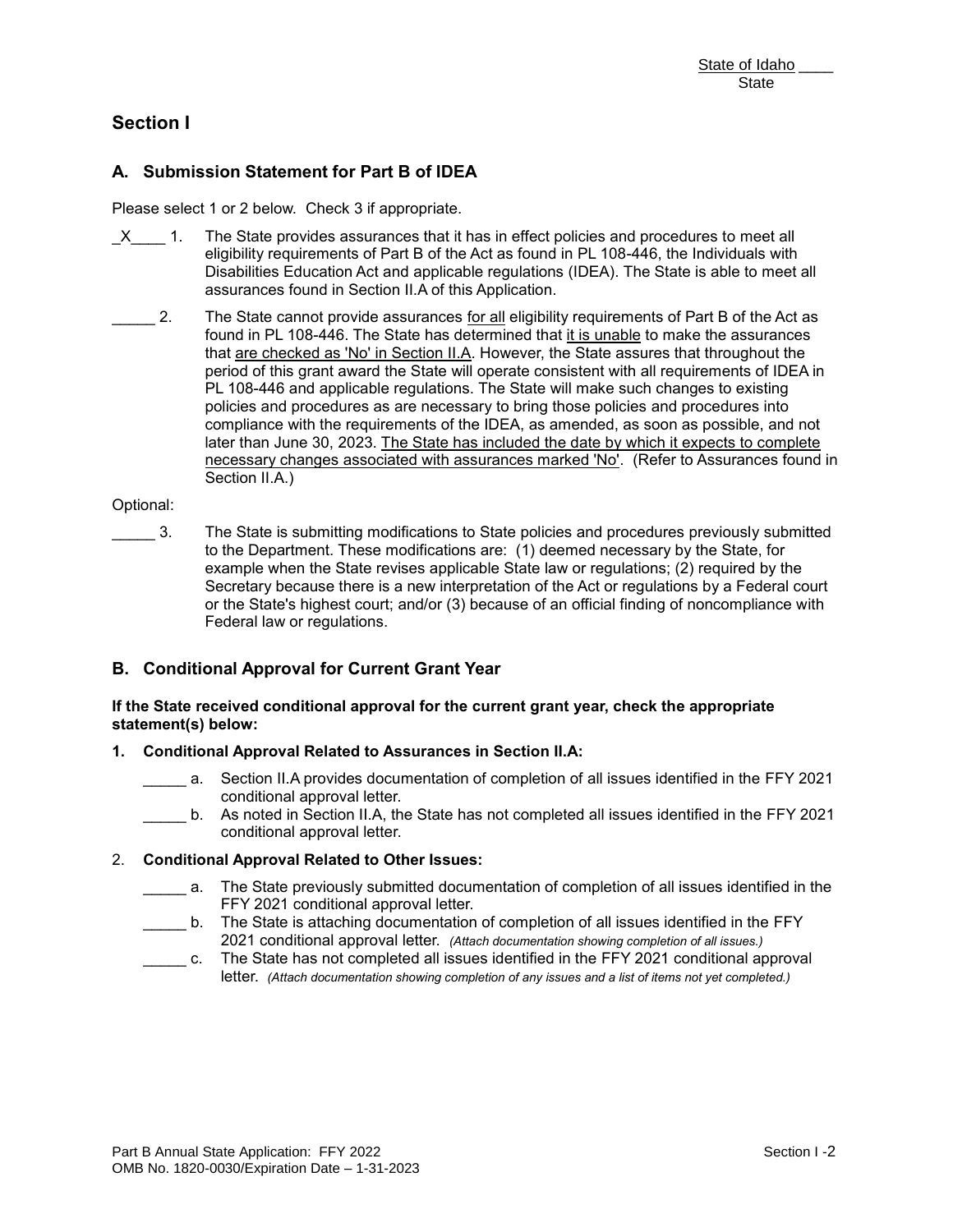# **Section II**

# **A. Assurances Related to Policies and Procedures**

|                          |                                                                                                                                          |    | State of Idaho                                                                                                                                                                                                                                                                                                                                                                                                                                                                                                                                                                                                 |
|--------------------------|------------------------------------------------------------------------------------------------------------------------------------------|----|----------------------------------------------------------------------------------------------------------------------------------------------------------------------------------------------------------------------------------------------------------------------------------------------------------------------------------------------------------------------------------------------------------------------------------------------------------------------------------------------------------------------------------------------------------------------------------------------------------------|
|                          |                                                                                                                                          |    | <b>State</b>                                                                                                                                                                                                                                                                                                                                                                                                                                                                                                                                                                                                   |
| <b>Section II</b>        |                                                                                                                                          |    |                                                                                                                                                                                                                                                                                                                                                                                                                                                                                                                                                                                                                |
|                          |                                                                                                                                          |    |                                                                                                                                                                                                                                                                                                                                                                                                                                                                                                                                                                                                                |
|                          |                                                                                                                                          |    | A. Assurances Related to Policies and Procedures                                                                                                                                                                                                                                                                                                                                                                                                                                                                                                                                                               |
|                          |                                                                                                                                          |    | The State makes the following assurances that it has policies and procedures in place as required by Part<br>B of the Individuals with Disabilities Education Act. (20 U.S.C. 1411-1419; 34 CFR §§300.100-300.174)                                                                                                                                                                                                                                                                                                                                                                                             |
| <b>Yes</b>               | No                                                                                                                                       |    | <b>Assurances Related to Policies and Procedures</b>                                                                                                                                                                                                                                                                                                                                                                                                                                                                                                                                                           |
| (Assurance is<br>given.) | (Assurance<br>cannot be<br>given. Provide<br>date on which<br>State will<br>complete<br>changes in<br>order to<br>provide<br>assurance.) |    |                                                                                                                                                                                                                                                                                                                                                                                                                                                                                                                                                                                                                |
|                          | Check and<br>enter date(s)<br>as applicable                                                                                              |    |                                                                                                                                                                                                                                                                                                                                                                                                                                                                                                                                                                                                                |
| X                        |                                                                                                                                          | 1. | A free appropriate public education is available to all children with<br>disabilities residing in the State between the ages of 3 and 21, inclusive,<br>including children with disabilities who have been suspended or<br>expelled, in accordance with 20 U.S.C. 1412(a)(1);<br>34 CFR §§300.101-300.108.                                                                                                                                                                                                                                                                                                     |
| X                        |                                                                                                                                          | 2. | The State has established a goal of providing a full educational<br>opportunity to all children with disabilities and a detailed timetable for<br>accomplishing that goal. (20 U.S.C. 1412(a)(2);<br>34 CFR §§300.109-300.110)                                                                                                                                                                                                                                                                                                                                                                                 |
| X                        |                                                                                                                                          | 3. | All children with disabilities residing in the State, including children with<br>disabilities who are homeless or are wards of the State and children<br>with disabilities attending private schools, regardless of the severity of<br>their disabilities, and who are in need of special education and related<br>services, are identified, located, and evaluated and a practical method<br>is developed and implemented to determine which children with<br>disabilities are currently receiving needed special education and related<br>services in accordance with 20 U.S.C. 1412(a)(3); 34 CFR §300.111. |
| X                        |                                                                                                                                          | 4. | An individualized education program, or an individualized family service<br>plan that meets the requirements of section 636(d), is developed,<br>reviewed, and revised for each child with a disability in accordance with<br>34 CFR §§300.320 through 300.324, except as provided in<br>§§300.300(b)(3) and 300.300(b)(4). (20 U.S.C. 1412(a)(4);<br>34 CFR §300.112)                                                                                                                                                                                                                                         |
| X                        |                                                                                                                                          | 5. | To the maximum extent appropriate, children with disabilities, including<br>children in public or private institutions or other care facilities, are<br>educated with children who are not disabled, and special classes,<br>separate schooling, or other removal of children with disabilities from<br>the regular educational environment occurs only when the nature or<br>severity of the disability of a child is such that education in regular<br>classes with the use of supplementary aids and services cannot be                                                                                     |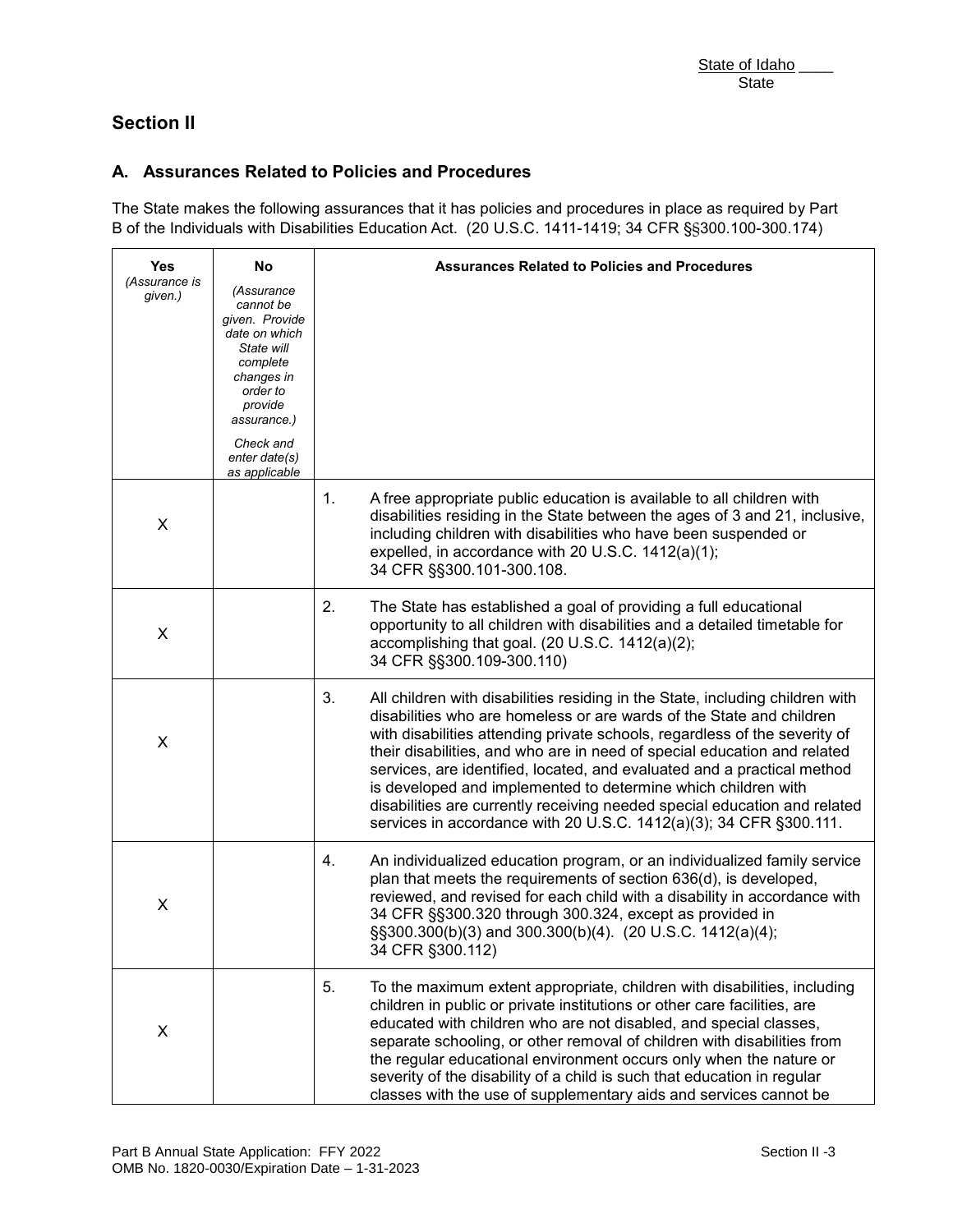State of Idaho State

|   |     | achieved satisfactorily in accordance with 20 U.S.C. 1412(a)(5)(A)-(B);<br>34 CFR §§300.114-300.120.                                                                                                                                                                                                                                                                                                                                                                                                                                                                                                                                                                                                                                                                                                                                                                                                              |
|---|-----|-------------------------------------------------------------------------------------------------------------------------------------------------------------------------------------------------------------------------------------------------------------------------------------------------------------------------------------------------------------------------------------------------------------------------------------------------------------------------------------------------------------------------------------------------------------------------------------------------------------------------------------------------------------------------------------------------------------------------------------------------------------------------------------------------------------------------------------------------------------------------------------------------------------------|
| X | 6.  | Children with disabilities and their parents are afforded the procedural<br>safeguards required by 34 CFR §§300.500 through 300.536 and in<br>accordance with 20 U.S.C. 1412(a)(6); 34 CFR §300.121.                                                                                                                                                                                                                                                                                                                                                                                                                                                                                                                                                                                                                                                                                                              |
| X | 7.  | Children with disabilities are evaluated in accordance with<br>34 CFR §§300.300 through 300.311. (20 U.S.C. 1412(a)(7);<br>34 CFR §300.122)                                                                                                                                                                                                                                                                                                                                                                                                                                                                                                                                                                                                                                                                                                                                                                       |
| X | 8.  | Agencies in the State comply with 34 CFR §§300.610 through 300.626<br>(relating to the confidentiality of records and information).<br>(20 U.S.C. 1412(a)(8); 34 CFR §300.123)                                                                                                                                                                                                                                                                                                                                                                                                                                                                                                                                                                                                                                                                                                                                    |
| X | 9.  | Children participating in early intervention programs assisted under Part<br>C, and who will participate in preschool programs assisted under this<br>part, experience a smooth and effective transition to those preschool<br>programs in a manner consistent with section 637(a)(9). By the third<br>birthday of such a child, an individualized education program or, if<br>consistent with 34 CFR §300.323(b) and section 636(d), an<br>individualized family service plan, has been developed and is being<br>implemented for the child. The local educational agency will participate<br>in transition planning conferences arranged by the designated lead<br>agency under section 635(a)(10). (20 U.S.C. 1412(a)(9);<br>34 CFR §300.124)                                                                                                                                                                  |
| X | 10. | Agencies in the State, and the SEA if applicable, comply with the<br>requirements of 34 CFR §§300.130 through 300.148 (relating to<br>responsibilities for children in private schools), including that to the<br>extent consistent with the number and location of children with<br>disabilities in the State who are enrolled by their parents in private<br>elementary schools and secondary schools in the school district served<br>by a local educational agency, provision is made for the participation of<br>those children in the program assisted or carried out under this part by<br>providing for such children special education and related services in<br>accordance with the requirements found in 34 CFR §§300.130 through<br>300.148 unless the Secretary has arranged for services to those<br>children under subsection (f) [By pass]. (20 U.S.C. 1412(a)(10);<br>34 CFR §§300.129-300.148) |
| X | 11. | The State educational agency is responsible for ensuring that the<br>requirements of Part B are met including the requirements of<br>34 CFR §§300.113, 300.149, 300.150 through 300.153, and 300.175<br>and 300.176 and that the State monitors and enforces the requirements<br>of Part B in accordance with 34 CFR §§300.600-300.602 and 300.606-<br>300.608. (20 U.S.C. 1412(a)(11); 34 CFR §300.149)                                                                                                                                                                                                                                                                                                                                                                                                                                                                                                          |
| X | 12. | The Chief Executive Officer of a State or designee of the officer shall<br>ensure that an interagency agreement or other mechanism for<br>interagency coordination is in effect between each public agency<br>described in subparagraph (b) of 34 CFR §300.154 and the State<br>educational agency, in order to ensure that all services described in<br>paragraph (b)(1)(i) that are needed to ensure a free appropriate public<br>education are provided, including the provision of such services during                                                                                                                                                                                                                                                                                                                                                                                                       |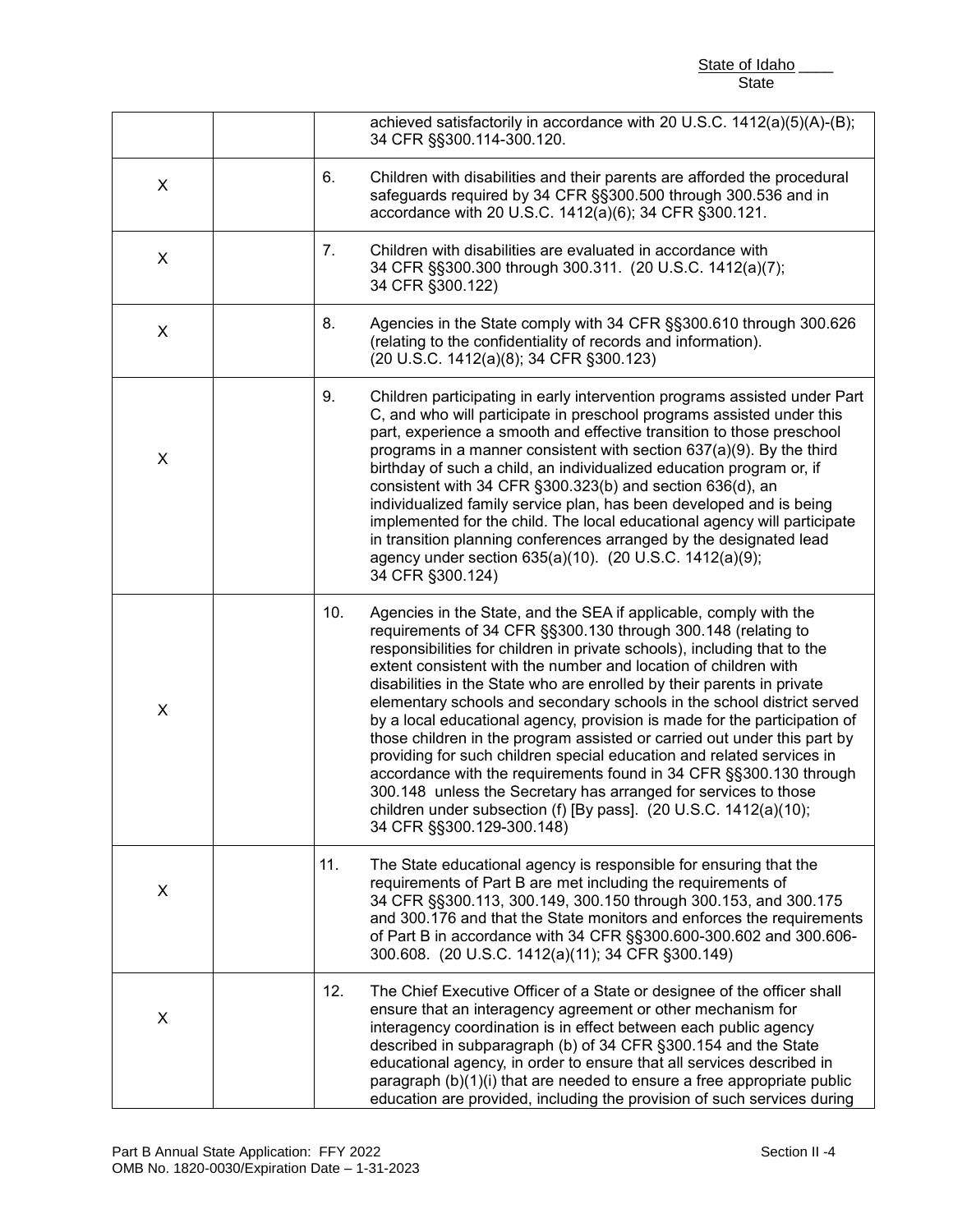|   |     | State of Idaho<br><b>State</b>                                                                                                                                                                                                                                                                                                                                                                                                                                                                  |
|---|-----|-------------------------------------------------------------------------------------------------------------------------------------------------------------------------------------------------------------------------------------------------------------------------------------------------------------------------------------------------------------------------------------------------------------------------------------------------------------------------------------------------|
|   |     | the pendency of any dispute under §300.154(a)(3). Such agreement or<br>mechanism shall meet the requirements found in<br>20 U.S.C. 1412(a)(12)(A)-(C); 34 CFR §300.154.                                                                                                                                                                                                                                                                                                                         |
| X | 13. | The State educational agency will not make a final determination that a<br>local educational agency is not eligible for assistance under this part<br>without first affording that agency reasonable notice and an opportunity<br>for a hearing. (20 U.S.C. 1412(a)(13); 34 CFR §300.155)                                                                                                                                                                                                       |
| X | 14. | The State educational agency has established and maintains<br>qualifications to ensure that personnel necessary to carry out this part<br>are appropriately and adequately prepared and trained, including that<br>those personnel have the content knowledge and skills to serve children<br>with disabilities as noted in 20 U.S.C. 1412(a)(14)(A)-(E), as amended<br>by the Every Student Succeeds Act; 34 CFR §300.156.                                                                     |
| X | 15. | The State has established goals for the performance of children with<br>disabilities in the State that meet the requirements found in<br>20 U.S.C. 1412(a)(15)(A)-(C), as amended by the Every Student<br>Succeeds Act; 34 CFR §300.157.                                                                                                                                                                                                                                                        |
| X | 16. | All children with disabilities are included in all general State and<br>districtwide assessment programs, including assessments described<br>under section 1111 of the Elementary and Secondary Education Act of<br>1965, with appropriate accommodations and alternate assessments<br>where necessary and as indicated in their respective individualized<br>education programs as noted in 20 U.S.C. $1412(a)(16)(A)-(E)$ ; as<br>amended by the Every Student Succeeds Act; 34 CFR §300.160. |
| X | 17. | Funds paid to a State under this part will be expended in accordance<br>with all the provisions of Part B including 20 U.S.C. 1412(a)(17)(A)-(C);<br>34 CFR §300.162.                                                                                                                                                                                                                                                                                                                           |
| X | 18. | The State will not reduce the amount of State financial support for<br>special education and related services for children with disabilities, or<br>otherwise made available because of the excess costs of educating<br>those children, below the amount of that support for the preceding fiscal<br>year, unless a waiver is granted, in accordance with<br>20 U.S.C. 1412(a)(18)(A)-(D); 34 CFR §§300.163 through 300.164.                                                                   |
| X | 19. | Prior to the adoption of any policies and procedures needed to comply<br>with this section (including any amendments to such policies and<br>procedures), the State ensures that there are public hearings, adequate<br>notice of the hearings, and an opportunity for comment available to the<br>general public, including individuals with disabilities and parents of<br>children with disabilities. (20 U.S.C. 1412(a)(19); 34 CFR §300.165)                                               |
| X | 20. | In complying with 34 CFR §§300.162 and 300.163, a State may not use<br>funds paid to it under this part to satisfy State-law mandated funding<br>obligations to local educational agencies, including funding based on<br>student attendance or enrollment, or inflation. (20 U.S.C. 1412(a)(20);<br>34 CFR §300.166)                                                                                                                                                                           |
| X | 21. | The State has established and maintains an advisory panel for the<br>purpose of providing policy guidance with respect to special education                                                                                                                                                                                                                                                                                                                                                     |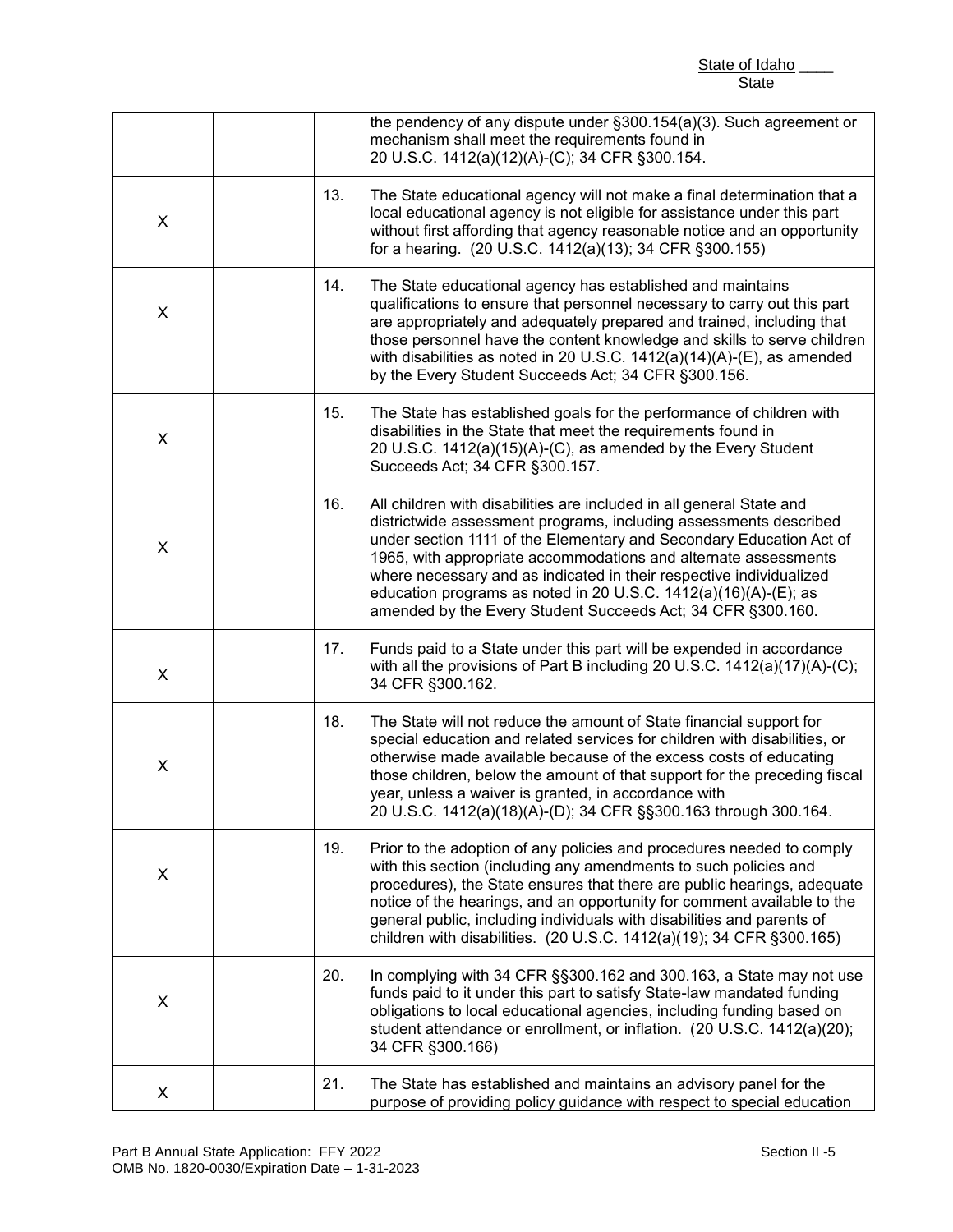|   |      | State of Idaho                                                                                                                                                                                                                                                                                                                                                                                                                                     |
|---|------|----------------------------------------------------------------------------------------------------------------------------------------------------------------------------------------------------------------------------------------------------------------------------------------------------------------------------------------------------------------------------------------------------------------------------------------------------|
|   |      | <b>State</b>                                                                                                                                                                                                                                                                                                                                                                                                                                       |
|   |      | and related services for children with disabilities in the State as found in<br>20 U.S.C. 1412(a)(21)(A)-(D); 34 CFR §§300.167-300.169.                                                                                                                                                                                                                                                                                                            |
| X | 22.  | The State educational agency examines data, including data<br>disaggregated by race and ethnicity, to determine if significant<br>discrepancies are occurring in the rate of long-term suspensions and<br>expulsions of children with disabilities in accordance with<br>20 U.S.C. 1412(a)(22)(A)-(B); 34 CFR §300.170.                                                                                                                            |
| X | 23a. | The State adopts the National Instructional Materials Accessibility<br>Standard for the purposes of providing instructional materials to blind<br>persons or other persons with print disabilities, in a timely manner after<br>the publication of the National Instructional Materials Accessibility<br>Standard in the Federal Register in accordance with<br>20 U.S.C. 1412(a)(23)(A) and (D); 34 CFR §300.172.                                 |
|   | 23b. | (Note: Check either "23b.1" or "23b.2" whichever applies.                                                                                                                                                                                                                                                                                                                                                                                          |
| X |      | 23b.1 The State educational agency coordinates with the National<br>Instructional Materials Access Center and not later than 12/03/06 the<br>SEA as part of any print instructional materials adoption process,<br>procurement contract, or other practice or instrument used for purchase<br>of print instructional materials enters into a written contract with the<br>publisher of the print instructional materials to:                       |
|   |      | require the publisher to prepare and, on or before delivery of the<br>print instructional materials, provide to the National Instructional<br>Materials Access Center, electronic files containing the contents of<br>the print instructional materials using the National Instructional<br>Materials Accessibility Standard; or                                                                                                                   |
|   |      | purchase instructional materials from the publisher that are<br>٠<br>produced in, or may be rendered in, specialized formats.<br>(20 U.S.C. 1412(a)(23)(C); 34 CFR §300.172)                                                                                                                                                                                                                                                                       |
|   |      | 23b.2 The State educational agency has chosen not to coordinate with the<br>National Instructional Materials Access Center but assures that it will<br>provide instructional materials to blind persons or other persons with<br>print disabilities in a timely manner. $(20 U.S.C. 1412(a)(23)(B));$<br>34 CFR §300.172)                                                                                                                          |
| X | 24.  | The State has in effect, consistent with the purposes of the IDEA and<br>with section 618(d) of the Act, policies and procedures designed to<br>prevent the inappropriate overidentification or disproportionate<br>representation by race and ethnicity of children as children with<br>disabilities, including children with disabilities with a particular<br>impairment described in 34 CFR §300.8. (20 U.S.C 1412(a)(24);<br>34 CFR §300.173) |
| X | 25.  | The State educational agency shall prohibit State and local educational<br>agency personnel from requiring a child to obtain a prescription for a<br>substance covered by the Controlled Substances Act (21 U.S.C. 812(c))<br>as a condition of attending school, receiving an evaluation under<br>34 CFR §§300.300 through 300.311, or receiving services under the<br>IDEA as described in 20 U.S.C. 1412(a)(25)(A)-(B); 34 CFR §300.174.        |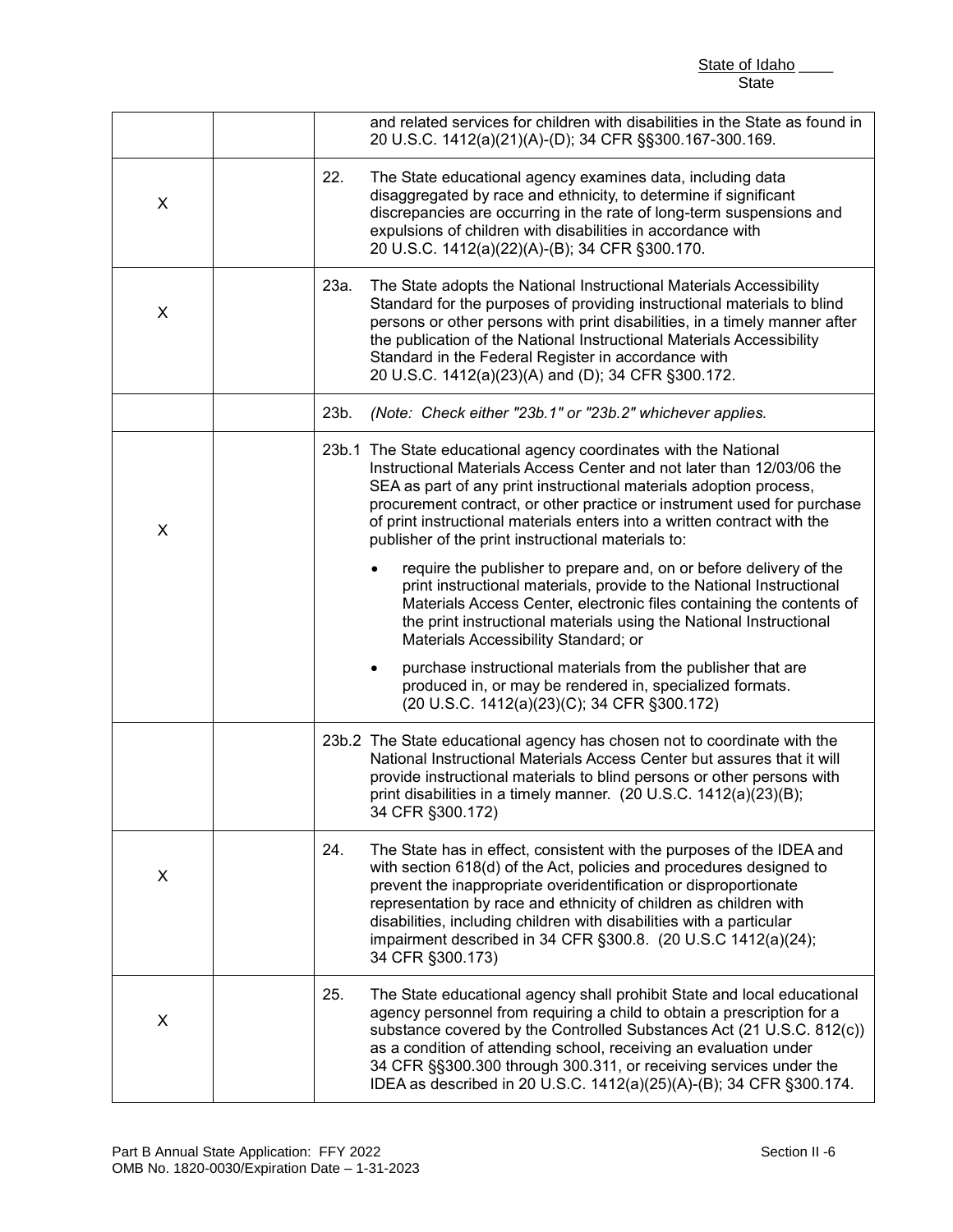## **B. Other Assurances**

The State also makes the following assurances:

| <b>Yes</b>                | <b>Other Assurances</b>                                                                                                                                                                                                                                                                                                                                                                                                                                                                                                                                                   |
|---------------------------|---------------------------------------------------------------------------------------------------------------------------------------------------------------------------------------------------------------------------------------------------------------------------------------------------------------------------------------------------------------------------------------------------------------------------------------------------------------------------------------------------------------------------------------------------------------------------|
| X                         | 1. The State shall distribute any funds the State does not reserve under 20 U.S.C. 1411(e) to<br>local educational agencies (including public charter schools that operate as local educational<br>agencies) in the State that have established their eligibility under section 613 for use in<br>accordance with this part as provided for in 20 U.S.C. 1411(f)(1)-(3); 34 CFR § 300.705.                                                                                                                                                                                |
| X                         | The State shall provide data to the Secretary on any information that may be required by the<br>2.<br>Secretary. (20 U.S.C. 1418(a)(3); 34 CFR §§300.640-300.645.)                                                                                                                                                                                                                                                                                                                                                                                                        |
| $\boldsymbol{\mathsf{X}}$ | 3. The State, local educational agencies, and educational service agencies shall use fiscal<br>control and fund accounting procedures that insure proper disbursement of and accounting for<br>Federal funds. (34 CFR §76.702)                                                                                                                                                                                                                                                                                                                                            |
| X                         | As applicable, the assurance in OMB Standard Form 424B (Assurances for Non-Construction<br>4.<br>Programs), relating to legal authority to apply for assistance; access to records; conflict of<br>interest; merit systems; nondiscrimination; Hatch Act provisions; labor standards; flood<br>insurance; environmental standards; wild and scenic river systems; historic preservation;<br>protection of human subjects; animal welfare; lead-based paint; Single Audit Act; and general<br>agreement to comply with all Federal laws, executive orders and regulations. |

### **C. Certifications**

The State is providing the following certifications:

| <b>Yes</b> | <b>Certifications</b>                                                                                                                                                                                                                                                                                                                                                                                                                                                                                                                                                                                                                                                                                                                                               |
|------------|---------------------------------------------------------------------------------------------------------------------------------------------------------------------------------------------------------------------------------------------------------------------------------------------------------------------------------------------------------------------------------------------------------------------------------------------------------------------------------------------------------------------------------------------------------------------------------------------------------------------------------------------------------------------------------------------------------------------------------------------------------------------|
| X          | The State certifies that ED Form 80-0013, Certification Regarding Lobbying, is on file with the<br>$1_{-}$<br>Secretary of Education.                                                                                                                                                                                                                                                                                                                                                                                                                                                                                                                                                                                                                               |
|            | With respect to the Certification Regarding Lobbying, the State recertifies that no Federal<br>appropriated funds have been paid or will be paid to any person for influencing or attempting<br>to influence an officer or employee of any agency, a Member of Congress, an officer or<br>employee of Congress, or an employee of a Member of Congress in connection with the<br>making or renewal of Federal grants under this program; that the State shall complete and<br>submit Standard Form-LLL, "Disclosure Form to Report Lobbying," when required (34 CFR<br>Part 82, Appendix B); and that the State Agency shall require the full certification, as set forth<br>in 34 CFR Part 82, Appendix A, in the award documents for all sub awards at all tiers. |
| X          | The State certifies that certification in the Education Department General Administrative<br>2.<br>Regulations (EDGAR) at 34 CFR §76.104 relating to State eligibility, authority and approval to<br>submit and carry out the provisions of its State application, and consistency of that application<br>with State law are in place within the State.                                                                                                                                                                                                                                                                                                                                                                                                             |
| X.         | The State certifies that the arrangements to establish responsibility for services pursuant to<br>3.<br>20 U.S.C. 1412(a)(12)(A)-(C); 34 CFR §300.154 (or 20 U.S.C. 1412(a)(12)(A));<br>34 CFR §300.154(a) are current. This certification must be received prior to the expenditure<br>of any funds reserved by the State under 20 U.S.C. 1411(e)(1); 34 CFR §300.171.                                                                                                                                                                                                                                                                                                                                                                                             |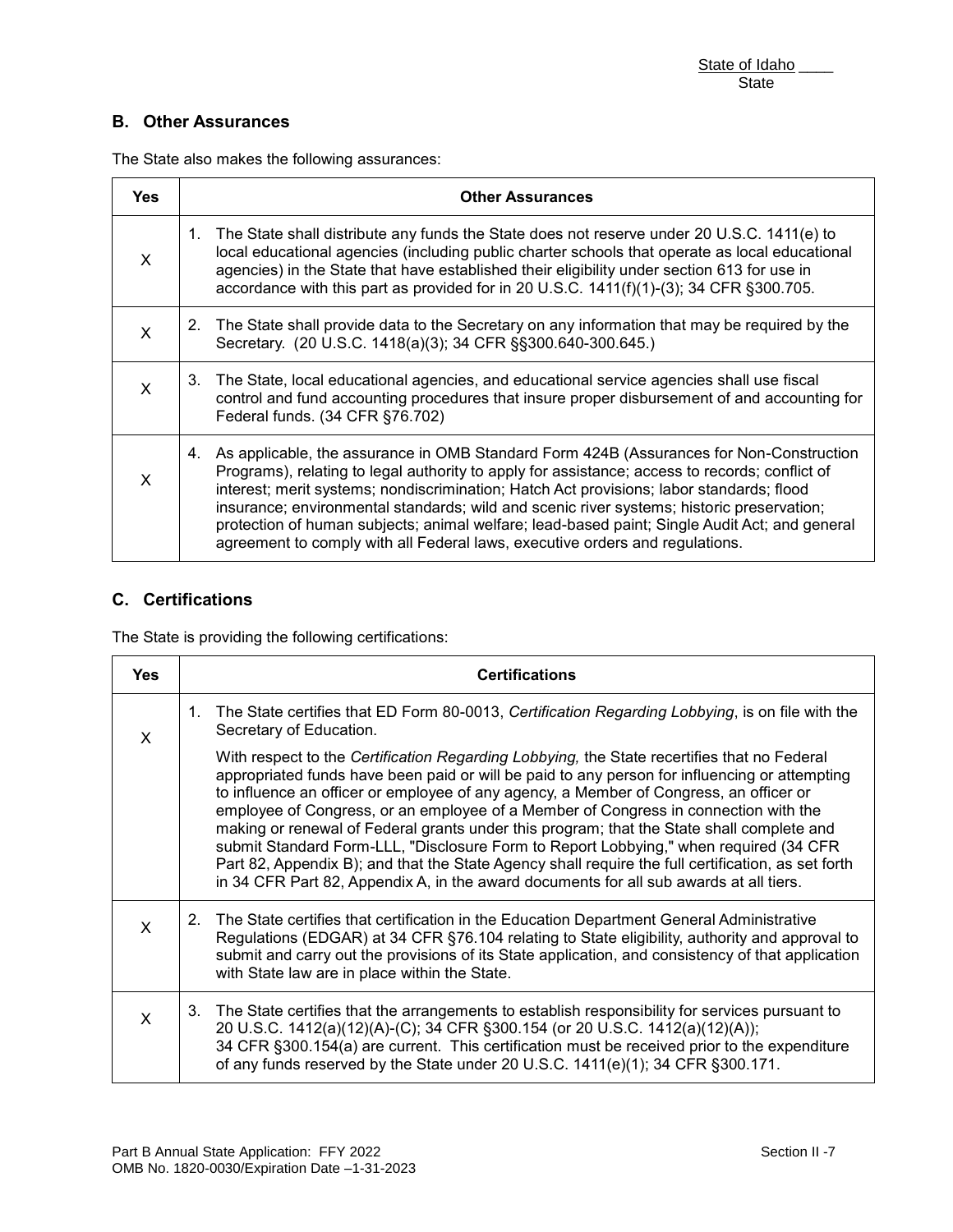#### **D. Statement**

 These provisions meet the requirements of the Part B of the Individuals with Disabilities Education Act as I certify that the State of The State of The Idaho Letter Can make the assurances checked as 'yes' in Section II.A and II.B and the certifications required in Section II.C of this application. found in PL 108-446. The State will operate its Part B program in accordance with all of the required assurances and certifications.

of the Part B of the Individuals with Disabilities Education<br>ate its Part B program in accordance with all of the require<br>y', I certify that the State will operate throughout the period<br>ents of the IDEA ,as found in PL 108 State of Idaho<br>
State of Idaho<br>
State of Island<br>
State of Island II.B and the certifications required in Section II.C of this application.<br>
Is in Section II.A and II.B and the certifications required in Section II.C of thi If any assurances have been checked 'no', I certify that the State will operate throughout the period of this grant award consistent with the requirements of the IDEA ,as found in PL 108-446 and any applicable regulations, and will make such changes to existing policies and procedures as are necessary to bring those policies and procedures into compliance with the requirements of the IDEA, as amended, as soon as possible, and not later than June 30, 2023. (34 CFR § 76.104)

I, the undersigned authorized official of the

#### Idaho State Department of Education,

 *(Name of State and official name of State agency)*

am designated by the Governor of this State to submit this application for FFY 2022 funds under Part B of the Individuals with Disabilities Education Act (IDEA).

 Printed/Typed Name of Authorized Representative of the State: Peter McPherson

Title of Authorized Representative of the State: Chief Deputy Superintendent of Public Instruction

Signature:

Date: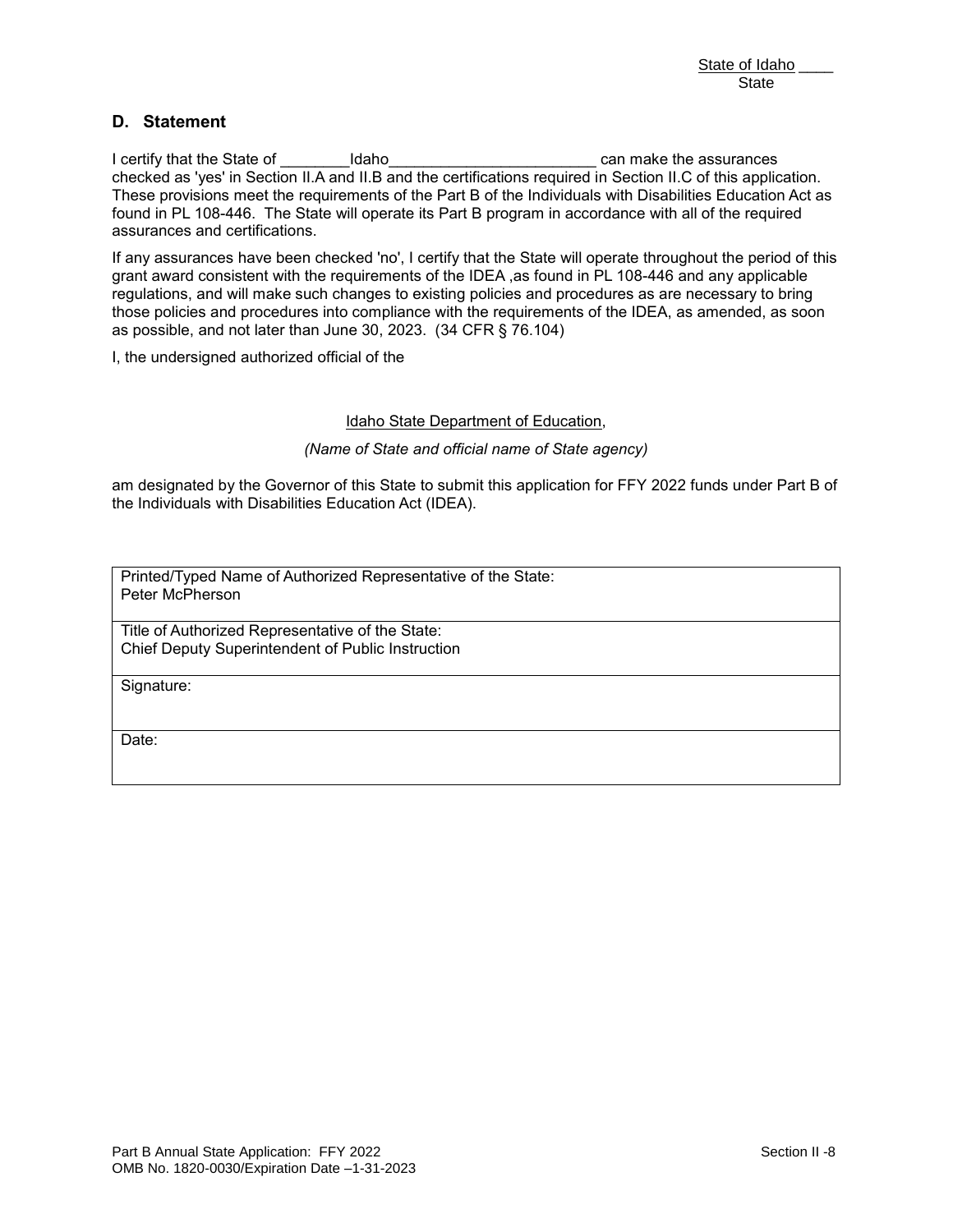# **Section III**

### **Description of Use of Funds Under Part B of the Individuals with Disabilities Education Act—20 U.S.C. 1411(e)(5); 34 CFR § 300.171**

**Description of Use of Funds Under Part B of the**<br>I**ndividuals with Disabilities Education Act—20 U.S.C. 1411(e)(5); 34 CFR § 300.171**<br>States must provide the Description of Use of Funds by completing and submitting the Ex States must provide the Description of Use of Funds by completing and submitting the Excel Interactive Spreadsheet with the FFY 2022 Application.

 used to meet the following activities under Part B. (20 U.S.C. 1411(e)(1)-(3), (6) and (7).) The Department annually identifies for States the maximum amounts that a State may retain under Section 1411(e)(1) and (2).1 The dollar amounts **listed in the Excel Interactive Spreadsheet** by the State for to the State by the Department for each of these activities. State of Idaho State of Idaho State of Idaho State of Idaho State of Idaho State of Idaho State of Idaho State of Idaho State of Idaho State of Idaho State of Idaho State of Idaho State of Idaho State of Idaho Interactive administration and for other State activities should add up to less or equal to the dollar amount provided

**Enter whole dollar amounts (do not enter cents) in appropriate cells on the State's Excel Interactive Worksheet. The Excel Interactive Spreadsheet must be submitted as part of the State's application.**

 Describe the process used to get input from LEAs regarding the distribution of amounts among activities described in the Excel Interactive Spreadsheet to meet State priorities. (20 U.S.C. 1411(e)(5)(B); 34 CFR § 300.704)

The application is posted on the Idaho State Department of Education website for 60 days prior to the due date, with an announcement and invitation for comments sent out directly to LEA officials, state agency officials, representatives of advocacy groups and other interested organizations and stakeholder groups.

l

 $1$ Each State may reserve for each fiscal year not more than the maximum amount the State was eligible to reserve for State administration under this section for fiscal year 2004 or \$800,000 (adjusted in accordance with 20 U.S.C. 1411(e)(1)(B)), whichever is greater; and each outlying area may reserve for each fiscal year not more than 5 percent of the amount the outlying area receives under 20 U.S.C. 1411(b)(1) for the fiscal year or \$35,000, whichever is greater.

 For each fiscal year beginning with fiscal year 2005, the Secretary shall cumulatively adjust: 1) the maximum amount the State was eligible to reserve for State administration under this part for fiscal year 2004; and 2) \$800,000, by the rate of inflation as measured by the percentage increase, if any, from the preceding fiscal year in the Consumer Price Index For All Urban Consumers, published by the Bureau of Labor Statistics of the Department of Labor.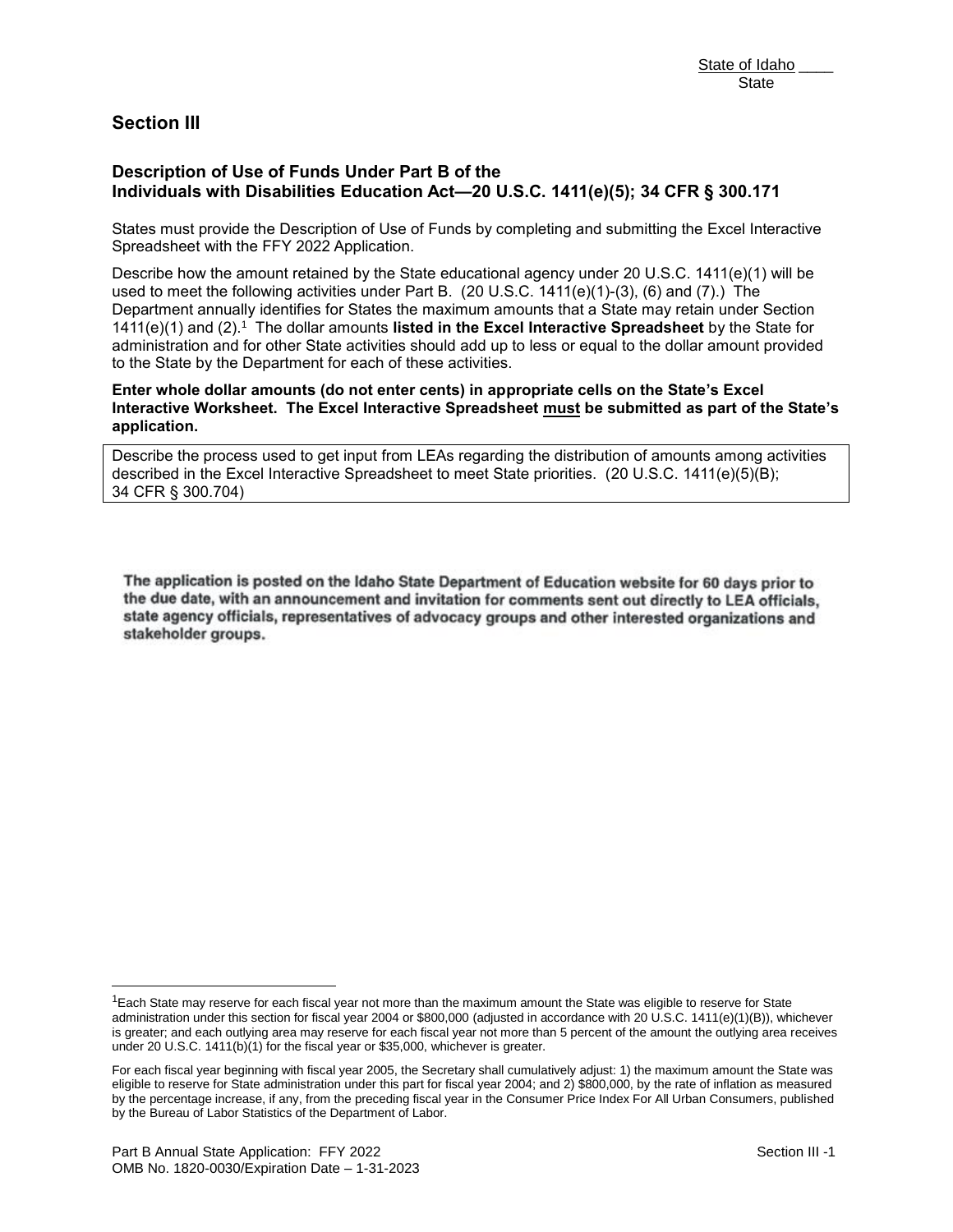# **Section IV**

### **State Administration**

Section 608(a) of the IDEA requires each State that receives funds under this title to:

- State of Idaho<br>State<br>State of Idaho<br>State<br>State<br>State<br>State<br>State<br>State<br>State<br>State<br>State rules, regulations, and policies relating to this title conform to the purposes<br>policy as a State-imposed requirement that is not re (1) ensure that any State rules, regulations, and policies relating to this title conform to the purposes of this title;
- (2) identify in writing to local educational agencies located in the State and the Secretary any such rule, regulation, or policy as a State-imposed requirement that is not required by this title and Federal regulations; and
- (3) minimize the number of rules, regulations, and policies to which the local educational agencies and schools located in the State are subject under this title.

States must attach to this application a list identifying any rule, regulation, or policy that is State-imposed (not required by IDEA or Federal regulations). If there are no such State-imposed rules, regulations, or policies, please so indicate. In addition, the State is required to inform local educational agencies in writing of such State-imposed rules, regulations or policies. (20 U.S.C. 1407(a); 34 CFR § 300.199)

Idaho has no rules, regulations, or policies that are not required by IDEA or federal regulations.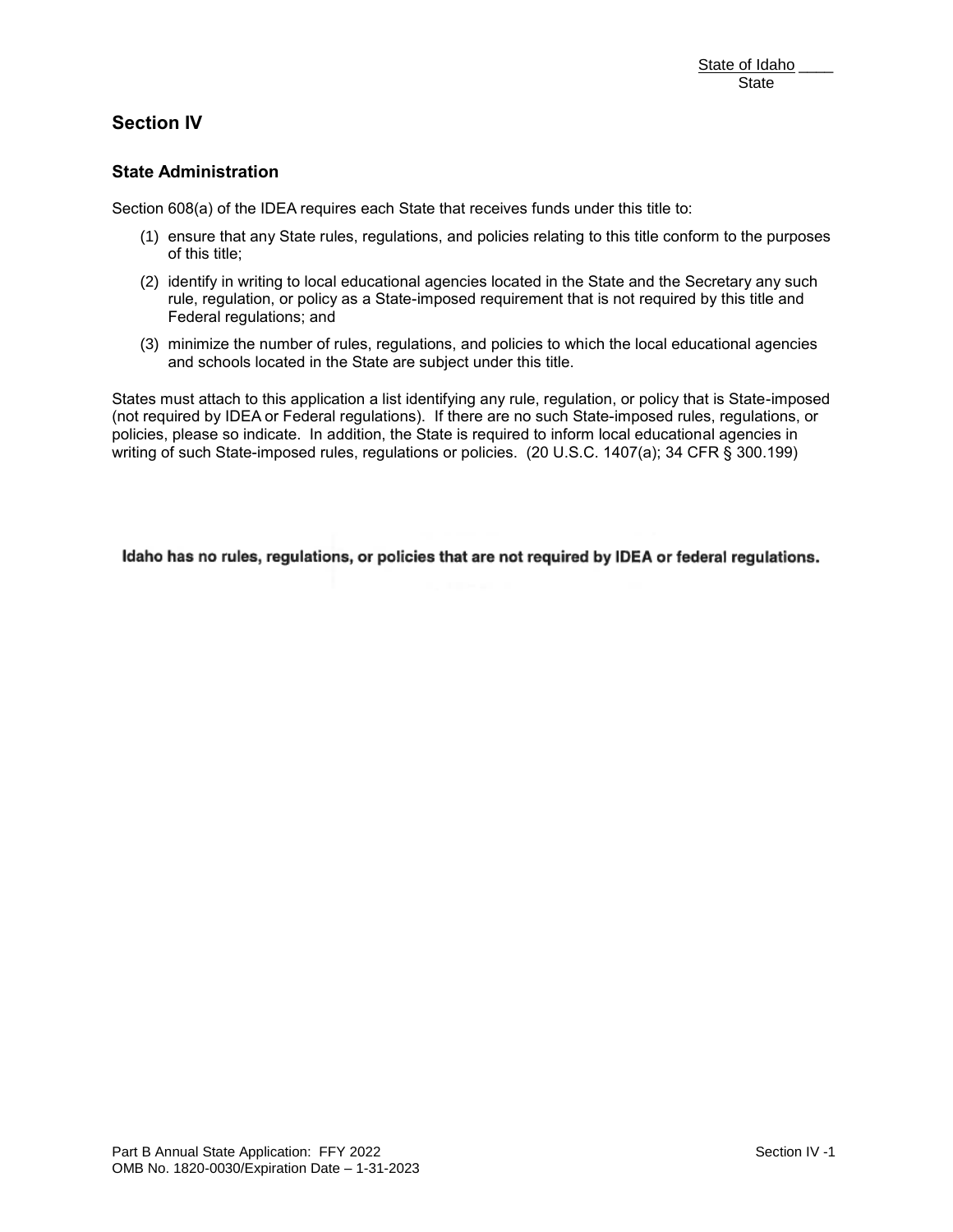# **Section V**

### **A. Maintenance of State Financial Support**

 Pursuant to the authority established in IDEA section 618(a)(3), each applicant for funds under section a disability during SFYs 2020 and 2021. intenance of State Financial Su<br>o the authority established in IDEA se<br>rovide the following State fiscal data<br>authorized representative thereof. P<br>year (SFY). States may meet the ma State Financial Support<br>
State financial Support<br>
stablished in IDEA section 618(a)(3), each applicant for funds under section<br>
and that the may meet the maintenance of State financial support<br>
meet the main can be establ 611 must provide the following State fiscal data with a certification of its accuracy by the State budget office or an authorized representative thereof. Amounts should be shown in whole dollars and are for the State fiscal year (SFY). States may meet the maintenance of State financial support (MFS) requirement in IDEA section 612(a)(18) and 34 CFR § 300.163 on either a total or per capita basis. In order to complete Section V.A of the Application, States must provide in whole dollars the total amount of State financial support made available for special education and related services for children with disabilities during SFYs 2020 and 2021. However, if a State met the MFS requirement on a per capita basis, it **must**  complete the first chart and then may also complete the second chart by providing, in whole dollars, the amount of State financial support made available for special education and related services per child with

#### **Total Amount of State Financial Support Made Available for Special Education and Related Services for Children with Disabilities**

| <b>SFY 2020</b> | \$154,077,767 |
|-----------------|---------------|
| <b>SFY 2021</b> | \$145,531,776 |

#### **Per capita amount of State Financial Support Made Available for Special Education and Related Services for Children with Disabilities**

| <b>SFY 2020</b> | \$4,298 |
|-----------------|---------|
| <b>SFY 2021</b> | \$4,095 |

Louie Konkol, CFO

State Budget Officer or Authorized Representative (Printed Name)

 Signature of State Budget Officer or Authorized Representative \_\_\_\_\_\_\_\_\_\_\_\_\_\_\_\_\_\_\_\_\_\_\_\_\_\_\_\_\_\_\_\_\_\_\_\_\_\_\_\_\_\_\_\_\_\_\_\_\_\_\_\_\_\_\_\_\_ \_\_\_\_\_\_\_\_\_\_\_\_\_\_\_\_\_\_\_\_\_\_ Date